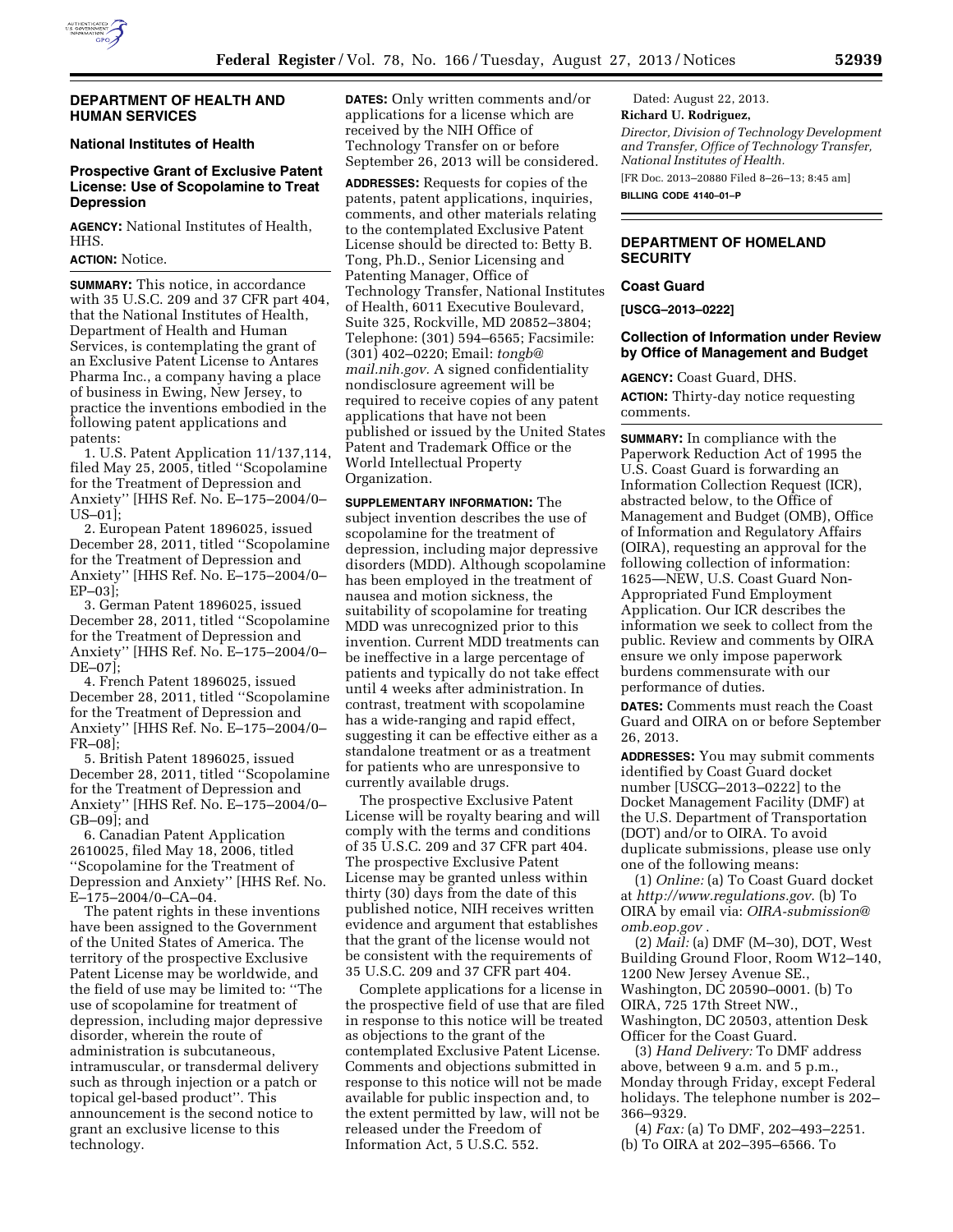ensure your comments are received in a timely manner, mark the fax, attention Desk Officer for the Coast Guard.

The DMF maintains the public docket for this Notice. Comments and material received from the public, as well as documents mentioned in this Notice as being available in the docket, will become part of the docket and will be available for inspection or copying at Room W12–140 on the West Building Ground Floor, 1200 New Jersey Avenue SE., Washington, DC, between 9 a.m. and 5 p.m., Monday through Friday, except Federal holidays. You may also find the docket on the Internet at *<http://www.regulations.gov>*.

A copy of the ICR is available through the docket on the Internet at *[http://](http://www.regulations.gov) [www.regulations.gov](http://www.regulations.gov)*. Additionally, copies are available from: COMMANDANT (CG–612), ATTN: PAPERWORK REDUCTION ACT MANAGER, US COAST GUARD, 2703 MARTIN LUTHER KING JR AVE. SE., STOP 7710, WASHINGTON DC 20593– 7710.

**FOR FURTHER INFORMATION CONTACT:** Mr. Anthony Smith, Office of Information Management, telephone 202–475–3532 or fax 202–475–3929, for questions on these documents. Contact Ms. Barbara Hairston, Program Manager, Docket Operations, 202–366–9826, for questions on the docket.

# **SUPPLEMENTARY INFORMATION:**

# **Public Participation and Request for Comments**

This Notice relies on the authority of the Paperwork Reduction Act of 1995; 44 U.S.C. Chapter 35, as amended. An ICR is an application to OIRA seeking the approval, extension, or renewal of a Coast Guard collection of information (Collection). The ICR contains information describing the Collection's purpose, the Collection's likely burden on the affected public, an explanation of the necessity of the Collection, and other important information describing the Collection. There is one ICR for each Collection.

The Coast Guard invites comments on whether this ICR should be granted based on the Collection being necessary for the proper performance of Departmental functions. In particular, the Coast Guard would appreciate comments addressing: (1) The practical utility of the Collection; (2) the accuracy of the estimated burden of the Collection; (3) ways to enhance the quality, utility, and clarity of information subject to the Collection; and (4) ways to minimize the burden of the Collection on respondents, including the use of automated

collection techniques or other forms of information technology. These comments will help OIRA determine whether to approve the ICR referred to in this Notice.

We encourage you to respond to this request by submitting comments and related materials. Comments to Coast Guard or OIRA must contain the OMB Control Number of the ICR. They must also contain the docket number of this request, [USCG 2013–0222], and must be received by September 26, 2013. We will post all comments received, without change, to *[http://](http://www.regulations.gov) [www.regulations.gov](http://www.regulations.gov)*. They will include any personal information you provide. We have an agreement with DOT to use their DMF. Please see the ''Privacy Act'' paragraph below.

# **Submitting Comments**

If you submit a comment, please include the docket number [USCG– 2013–0222], indicate the specific section of the document to which each comment applies, providing a reason for each comment. You may submit your comments and material online (via *<http://www.regulations.gov>*), by fax, mail, or hand delivery, but please use only one of these means. If you submit a comment online via *[www.regulations.gov,](http://www.regulations.gov)* it will be considered received by the Coast Guard when you successfully transmit the comment. If you fax, hand deliver, or mail your comment, it will be considered as having been received by the Coast Guard when it is received at the DMF. We recommend you include your name, mailing address, an email address, or other contact information in the body of your document so that we can contact you if we have questions regarding your submission.

You may submit comments and material by electronic means, mail, fax, or delivery to the DMF at the address under **ADDRESSES**, but please submit them by only one means. To submit your comment online, go to *[http://](http://www.regulations.gov) [www.regulations.gov,](http://www.regulations.gov)* and type ''USCG– 2013–0222'' in the ''Keyword'' box. If you submit your comments by mail or hand delivery, submit them in an unbound format, no larger than 81⁄2 by 11 inches, suitable for copying and electronic filing. If you submit comments by mail and would like to know that they reached the Facility, please enclose a stamped, self-addressed postcard or envelope. We will consider all comments and material received during the comment period and will address them accordingly.

## **Viewing Comments and Documents**

To view comments, as well as documents mentioned in this Notice as being available in the docket, go to *[http://www.regulations.gov,](http://www.regulations.gov)* click on the ''read comments'' box, which will then become highlighted in blue. In the ''Keyword'' box insert ''USCG–2013– 0222'' and click ''Search.'' Click the ''Open Docket Folder'' in the ''Actions'' column. You may also visit the DMF in Room W12–140 on the ground floor of the DOT West Building, 1200 New Jersey Avenue SE., Washington, DC 20590, between 9 a.m. and 5 p.m., Monday through Friday, except Federal holidays.

OIRA posts its decisions on ICRs online at *[http://www.reginfo.gov/public/](http://www.reginfo.gov/public/do/PRAMain) [do/PRAMain](http://www.reginfo.gov/public/do/PRAMain)* after the comment period for each ICR. An OMB Notice of Action on each ICR will become available via a hyperlink in the OMB Control Number: 1625—NEW.

#### **Privacy Act**

Anyone can search the electronic form of comments received in dockets by the name of the individual submitting the comment (or signing the comment, if submitted on behalf of an association, business, labor union, etc.). You may review a Privacy Act statement regarding Coast Guard public dockets in the January 17, 2008, issue of the **Federal Register** (73 FR 3316).

#### **Previous Request for Comments**

This request provides a 30-day comment period required by OIRA. The Coast Guard published the 60-day notice (78 FR 26798, May 8, 2013) required by 44 U.S.C. 3506(c)(2). That Notice elicited no comments. Accordingly, no changes have been made to the Collection.

### **Information Collection Requests**

*Title:* U.S. Coast Guard Non-Appropriated Fund Employment Application.

*OMB Control Number:* 1625—NEW. *Type of Request:* New collection. *Respondents:* Public applying for positions with the USCG Non-Appropriated Fund Workforce.

*Abstract:* The employment application is needed to allow individuals without resumes and/or computers access to apply for employment in the Coast Guard nonappropriated fund (NAF) workforce. Application needed to fill the void created when the OPM form OF–612, Optional Application for Federal Employment was cancelled.

*Forms:* CG–1227B, U.S. Coast Guard Non-appropriated Fund Employment Application.